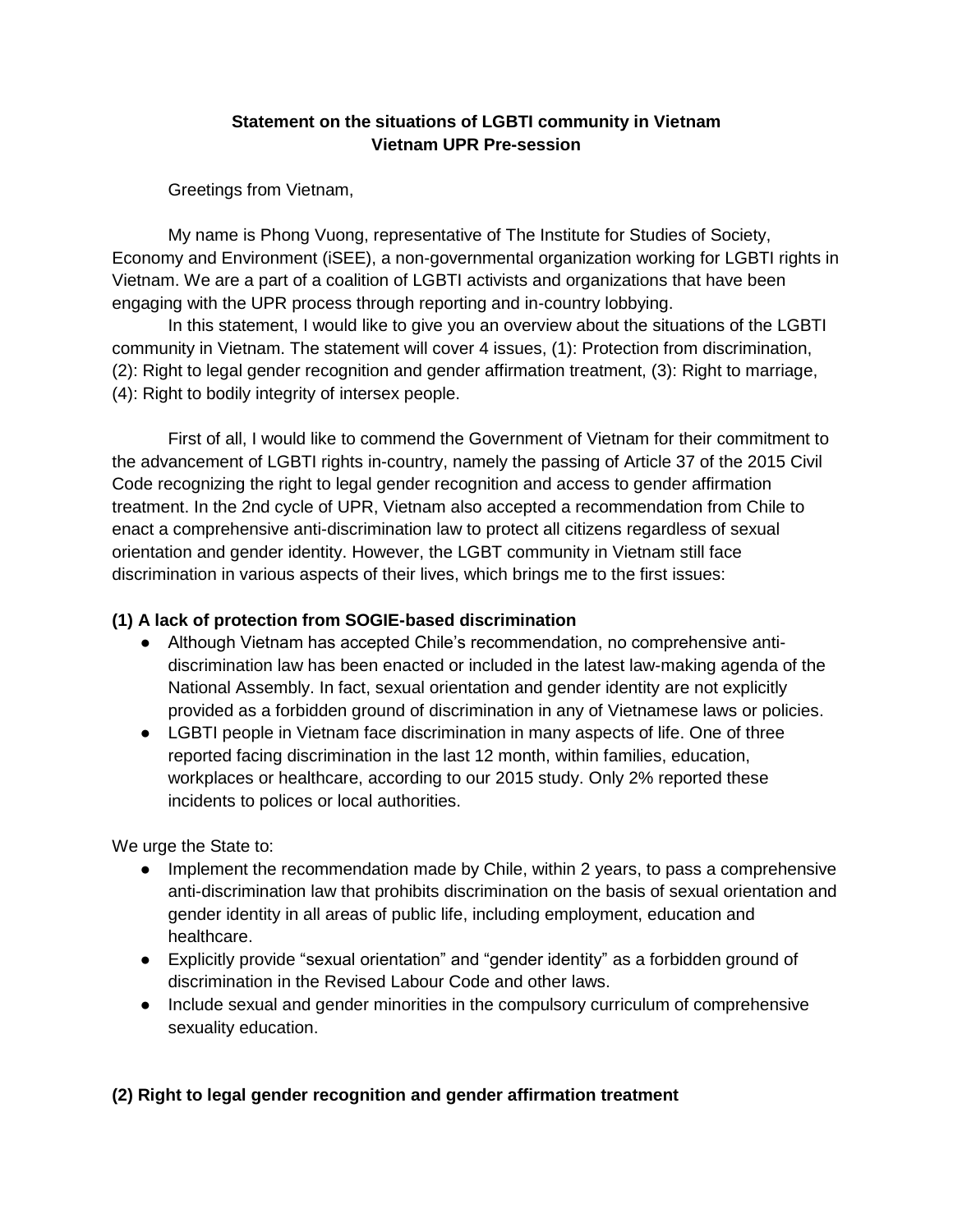- In 2015, Vietnam passed the Civil Code which recognized the right to legal gender recognition of transgender people. Although the law came into effect in 2017, it required an additional Law on Transgender to further regulate article 37. However, the Law on Transgender is not officially scheduled in the law-making agenda of the National Assembly as of 2019, and therefore this right cannot be realized.
- This gap in implementation leaves transgender people vulnerable for discrimination in many aspects. They continue to be the group facing the highest rate of discrimination (for example, 59.7% of trans people experienced job denial based on gender identity and expression)
- There are also concerns about the requirements of trans people to undergo medical interventions in order to legally change their documentations. This is a contradiction to the right to legal identity, and will leave behind a portion of the transgender community who cannot or do not wish to medically transition.

We urge the State to:

● Enact a legal instruction, as required by the Civil Code, within 2 years, to ensure that transgender and non-binary people can access gender affirmation treatment and legal gender recognition on the basis of self-determination.

# **(3) Right to marriage**

- In 2014, the ban on same-sex marriage was removed from the Law on Marriage and Family, along with all fines related to same-sex weddings. However, same-sex marriages, including those conducted in other countries, are not formally recognized.
- The lack of recognition of same-sex marriage or any other form of relationship denies same-sex couples of all legal protections, including inheritance rights and adoption. It is also a contributing factor to the stigma and discriminations against LGBTI community

We urge the State to:

● Legalize same-sex marriage to ensure same-sex couples have the equal rights of founding a family and other civil protection before the law.

## **(4) Right to bodily integrity of intersex people**

- Despite being characterized as a human rights violation by several UN treaty bodies (CAT, CRC, CEDAW), medical interventions are still performed on intersex infants and children without their informed consent. Such medical interventions are allowed by the law, specifically Article 36 of the Civil Code.
- This is a direct violation of intersex people's right to bodily integrity and may create medical problems or severe, lifelong physical and mental suffering.

We urge the State to:

● Immediately outlaw non-consensual and non-medically necessary medical interventions performed on intersex infants and children in the Civil Code and in other laws, and guarantee intersex people their rights to bodily integrity and self-determination.